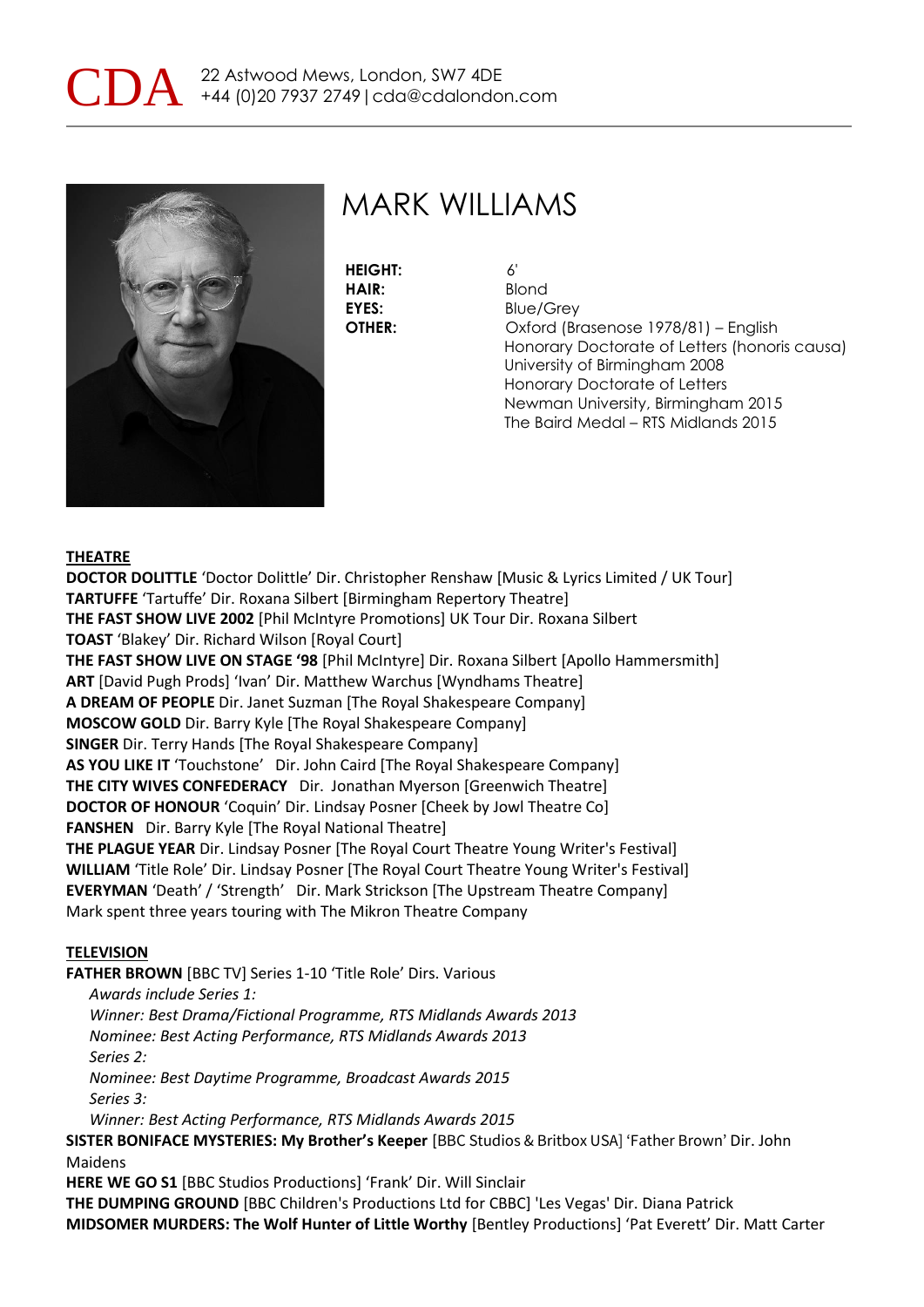**TELEVISION cont.**

**HOSPITAL PEOPLE** [Roughcut-TV for BBC1] 'Tony' Dir. Paul Murphy **WE'RE GOING ON A BEAR HUNT** [Lupus Films Ltd] 'Dad' Dirs. Joanna Harrison & Robin Shaw **THE COMIC STRIP PRESENTS…RED TOP** [Great Western Features Ltd for UKTV] 'Police Commissioner Hamish Pritchard' Dir. Peter Richardson **DRUNK HISTORY: Gunpowder Plot** [Tiger Aspect for Comedy Central] 'Robert Catesby' Dir. Tom McKay **STILL OPEN ALL HOURS: Christmas Special & Series 1 (2eps)** [BBC TV] 'Planter's Salesman' Dir. Dewi Humphreys **THE BLANDINGS** [Mammoth for BBC] 6 Eps 'Beach' Dir. Paul Seed **DOCTOR WHO** [BBC TV] 'Brian Williams' **Dinosaurs on a Spaceship** Dir. Saul Metzstein **The Power of Three** Dir. Douglas Mackinnon **PEARLY GATES** [BBC TV] (Pilot) 'Peter' Dir. David Jason **HUSTLE** [Kudos] 'Ridley' (Guest Lead) Dir. Alrick Riley **BEING HUMAN [**Touchpaper TV] 2 Eps 'Regus' Dir. Phil John **FRANKENSTEIN'S WEDDING** [BBC TV] 'Alphonse' Dir. Colin Teague *Winner: Best Music Programme, Broadcast Awards 2012* **LITTLE CRACKERS** [Renegade Pictures] 'Father Christmas' Dir. Richard Laxton **THE INDIAN DOCTOR** [Rondo Media] 5 Eps 'Richard Sharpe' Dirs. Tim Whitby & Deep Seghal *Winner: Best Daytime Programme, Broadcast Awards 2012 Winner: Daytime and Early-Peak Programme, RTS Awards 2011* **MERLIN S3** [Shine] 'The Goblin' Dir. Jeremy Webb **NEW TRICKS - The Truth Is Out There** [Wall to Wall] 'David Beaumont' Dir. Julian Simpson **GEORGE GENTLY III** [Manor TV] 'Joe Bishop' Dir. Daniel O'Hara **MISS MARPLE – Why Didn't They Ask Evans** [ITV] 'Evans' Dir. Nicholas Renton **A ROOM WITH A VIEW** [Monogram Prods] 'Rev Beebe' Dir. Nicholas Renton **SENSE AND SENSIBILITY** [BBC TV] 'Sir John Middleton' Dir. John Alexander **SAXONDALE** [Baby Cow] 'Deggsy' Dir. Matt Lipsey **VIVA BLACKPOOL** [BBC TV] 'Tommy Vesty' Dir. Catherine Morshead **HELP** [BBC TV] 'Les' Dir. Declan Lowney **THE ROTTERS' CLUB** [Company Pictures] 'Sam Chase' Dir. Tony Smith **CARRIE AND BARRY – Series 1 & 2** [Hartswood Films] 'Kirk' Dir. Martin Dennis **STAR** [Tiger Aspect] 'Mr Dorking' Dirs. Angelo Abela/ Barnaby Southcombe/ Dominic McDonald **GRASS** [BBC TV] 'Ben the Landlord' Dir. Martin Dennis **DICK WHITTINGTON – ITV PANTO 2001** [Pozzitive TV] 'King Rat' Dir. Geoff Posner **SHACKLETON** [First Sight Films] 'Docker' Dir. Charles Sturridge *BAFTA Winner: Best Drama Serial 2002* **RANDALL & HOPKIRK DECEASED II** [Working Title] 'Professor Doleman' Dir. Charlie Higson **HAPPINESS** [BBC TV] Dir. Declan Lowney **THE STRANGERERS** [Taken for Granted for Sky TV] 'Flynn' Lead Role Dirs. Liddy Oldroyd / Nick Wood **FUN AT THE FUNERAL PARLOUR I & II** [BBC] 'Larry Nazareth' Dir. Peter Boyd-McLean / Christine Gernon **GORMENGHAST** [BBC TV] 'Perch' Dir. Andy Wilson **THE FAST SHOW** [BBC TV] Original Cast member and contributor **2000 - THE LAST FAST SHOW EVER** Dir. Mark Mylod **1998 - TED & RALPH A Christmas Special** Dir. Christine Gernon **1997 - Series 3** Dir. Mark Mylod. **1996 - Christmas Special** Dir. Mark Mylod **1996 - Series 2** Dir. Sid Roberson/Mark Mylod

**1994 - Series 1** Dir. Arch Dyson/John Birkin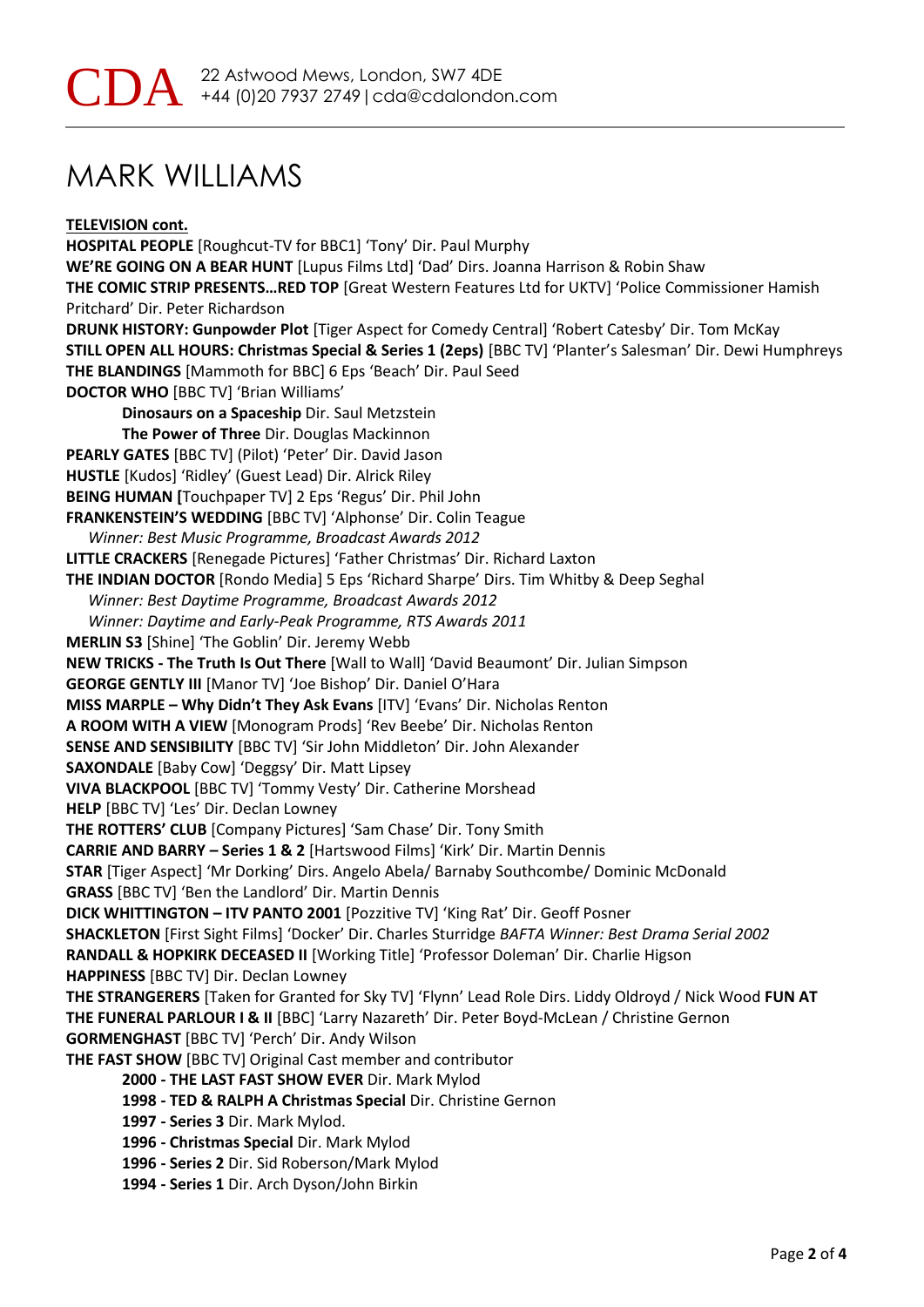### **TELEVISION cont.**

**JUMPERS FOR GOALPOSTS** [Chrysalis for Sky] as 'Tommy Stein' Team Captain Dir. Paul Wheeler **ANDERSON** [Kudos Prods] 'Mr Anderson' Dir. Paul Gowers **HAPPY BIRTHDAY SHAKESPEARE** [BBC TV] 'Ted' Dir. Nick Hurran **HUNTING VENUS** [Buffalo Pictures/YTV] 'Peter' Dir. Martin Clunes **SEARCHING** [Noel Gay TV] 'Gerald' Dir. Gareth Gwenlan **THE BIG GAME** [String of Pearls] 'Tommy' Dir. Bob Keen **CHEF** [Crucial Productions] Dir. John Birkin **99-1 THE SHOOTING PARTY** [Zenith Prods] 'Samms' Dir. Patrick Lau **HEALTH AND EFFICIENCY** [BBC] Dir. Richard Boden **THE HONEYMOON'S OVER** [BBC pilot sit-com] Paul Whitehouse/John Birkin **BAD COMPANY** [BBC] Dir. David Drury **KINSEY** [BBC] 'Danny' series regular Dir. Richard Standeven **HARRY ENFIELD TELEVISION PROGRAMME** [Hat Trick Prods] **DEAD AT THIRTY** [Tiger Television] Dir. John Stroud **MERLIN** [Noel Gay TV] Dir. Michael Darlow **BOTTOM** [BBC] Dir. Ed Bye **GREAT EXPECTATIONS** [Prime Time TV] Dir. Kevin Connor **STUFF** [BBC] Dir. Marcus Mortimer **MAKING OUT** [BBC] Dir. Richard Spence/Chris Bernard **STORYTELLER** Dir. Steve Barron **RED DWARF** [BBC] Dir. Ed Bye **TUMBLEDOWN** [BBC] Dir. Richard Eyre

### **FILM**

'Arthur Weasley' in 7 **HARRY POTTER films** [Warner Bros]: **THE DEATHLY HALLOWS Parts 1 and 2** Dir. David Yates **THE HALF BLOOD PRINCE** Dir. David Yates **THE ORDER OF THE PHOENIX** Dir. David Yates **THE GOBLET OF FIRE** Dir. Mike Newell **THE PRISONER OF AZKABAN** Dir. Alfonso Cuarón **THE CHAMBER OF SECRETS** Dir. Chris Columbus **THE EFFECTS OF LYING** [Bonaparte Films] 'Brian' Dir. Isher Sahota **SURPRISED BY OXFORD** [Nook Lane Entertainment] 'Professor Nuttham' Dir. Ryan Whitaker **DREAM HACKER** [Clear Sky Cinema] 'Edgar Wainwright' Dir. Richard Colton **EARLY MAN** [Aardman Productions] 'Barry' Dir. Nick Park **HEIDI: QUEEN OF THE MOUNTAIN** [Vistaar Entertainment & Big Tree Prods] 'Henry & Hugo' Dir. Bhavna Talwar **GOLDEN YEARS** [Molifilms] 'Phil' Dir. John Miller **THE DARK CHANNEL** [Retro-Juice Films] 'Mabuse' Dir. Mark Davis **THE LOOK OF LOVE** [Revolution Films] 'Director' Dir. Michael Winterbottom **ALBERT NOBBS** [Mockingbird Pictures] 'Sean' Dir. Rodrigo Garcia **FLUTTER** [Flutter Films] 'Raymond' Dir. Giles Borg **STARDUST** [Marv Films] 'Billy Goat' Dir. Matthew Vaughn **A COCK AND BULL STORY** [BBC Films] 'Ingoldsby' Dir. Michael Winterbottom **AGENT CODY BANKS II** [MGM] 'Inspector Crescent' Dir. Kevin Allen **ANITA & ME** [Anita Productions Ltd] 'Uncle Alan' Dir. Metin Hüseyin **HIGH HEELS & LOW LIFES** [Fragile Films] 'Tremain' Dir. Mel Smith **THE FINAL CURTAIN** [Young Crossbow] 'Game Show Host' Dir. Pat Harkins **WHATEVER HAPPENED TO HAROLD SMITH** [W11] 'Roland Thornton' Dir. Pete Hewitt